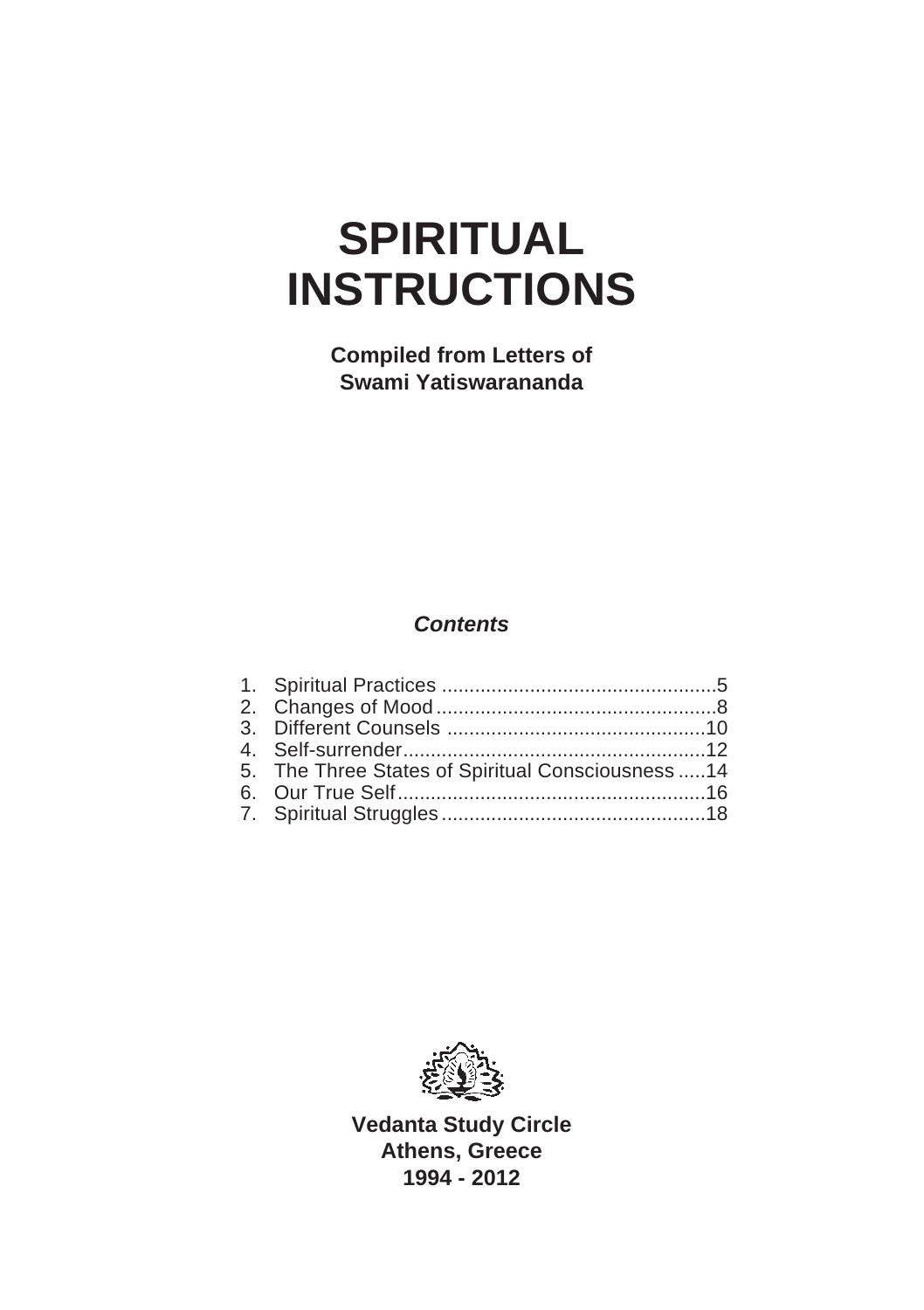*Published by:* John Manetta Beles 28 (Koukaki) GR 117 41 Athens, Greece Phone: [+30] 210 923 4682 email: jmanveda@otenet.gr website: www.vedanta.gr

> Printed in Athens, Greece

Oriignally printed November, 1994

Printed to CD August 2004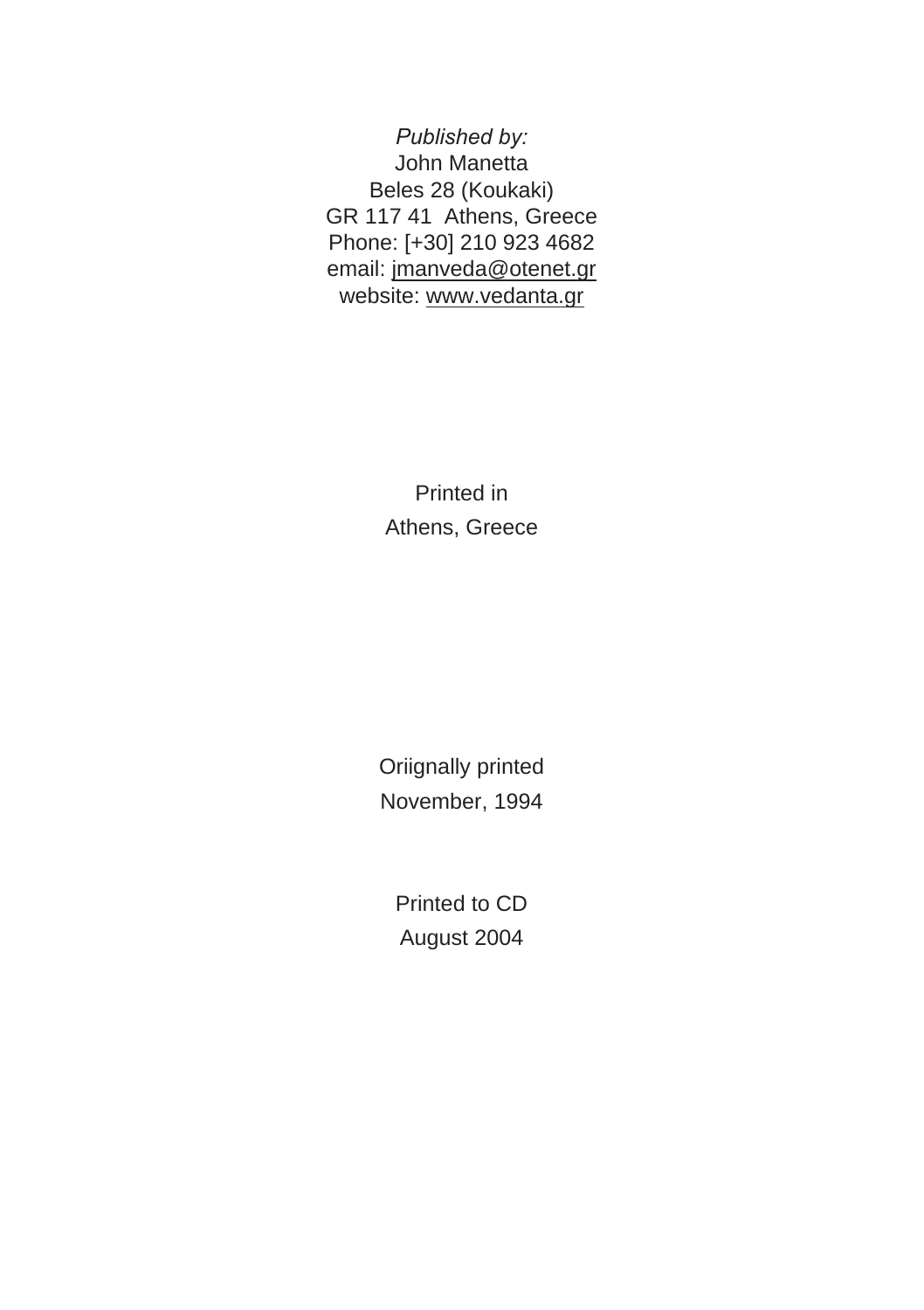#### **PUBLISHER'S NOTE**

Dear Friends,

We are pleased to share with you this selection of SPIRITUAL IN-STRUCTIONS compiled from Letters of Swami Yatiswarananda which, besides other hints, addresses a number of difficulties, sooner or later encountered by spiritual aspirants during their spiritual struggle.

The material—in fact a very brief but comprehensive summary of ideas contained in the various READINGS generated by the Swami in Europe between 1933-40—is in the original format of the carbon copies we found during our 1993 research in India. We now learn that the text was incorporated in *MEDITATION & SPIRITUAL LIFE*. Anyhow, availablility in the form of the present brochure facilitates the sharing of this useful spiritual resource.

On internal evidence, much or all of this compilation appears to have been addressed to European students.

**PUBLISHER**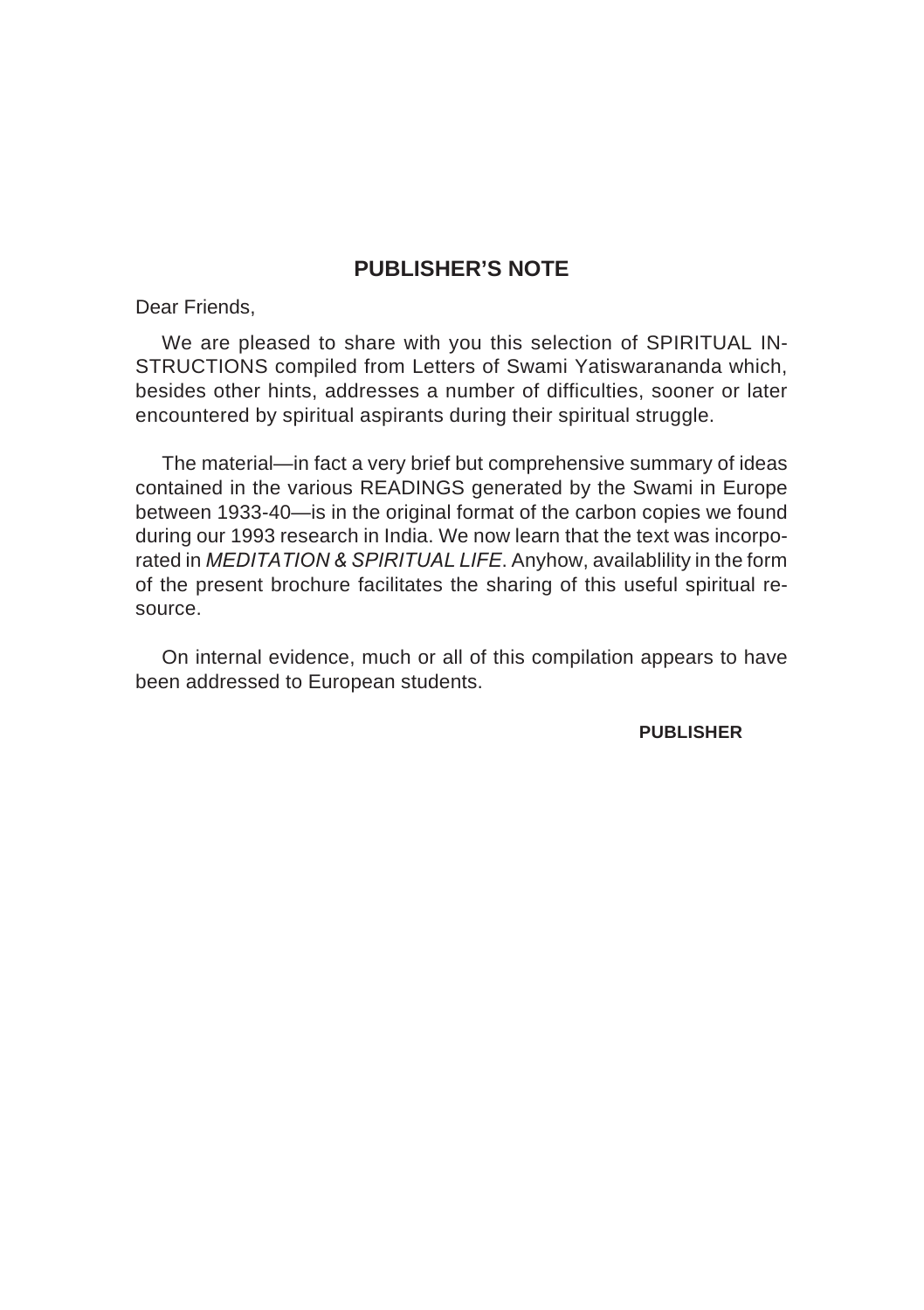

Swami Yatiswarananda in Central Europe 1933-1940

Swami Yatiswarananda (1889-1966), a senior monk and former Vice-President of the Ramakrishna Order and Mission, was a well-known spiritual figure in the Neo-Vedanta Movement. He joined the Order in 1911. Beside seven years of pioneering work in spreading Vedanta in Europe and ten years of teaching Vedanta in USA (1933-49)— he was editor of *Prabuddha Bharata* at Mayavati (1921-24), then he served as President of the Ramakrishna: Bombay Ashrama (1924-26), Madras Math (1926-33) and Bangalore Ashrama (1951-66). An initiated disciple of Swami Brahmananda (the great direct disciple of Sri Ramakrishna), he was widely respected for his high spiritual attainments, Yogic insight and mature wisdom. He advocated and lived a well-harmonized spiritual life with meditation as the keynote and love and service as the main melody.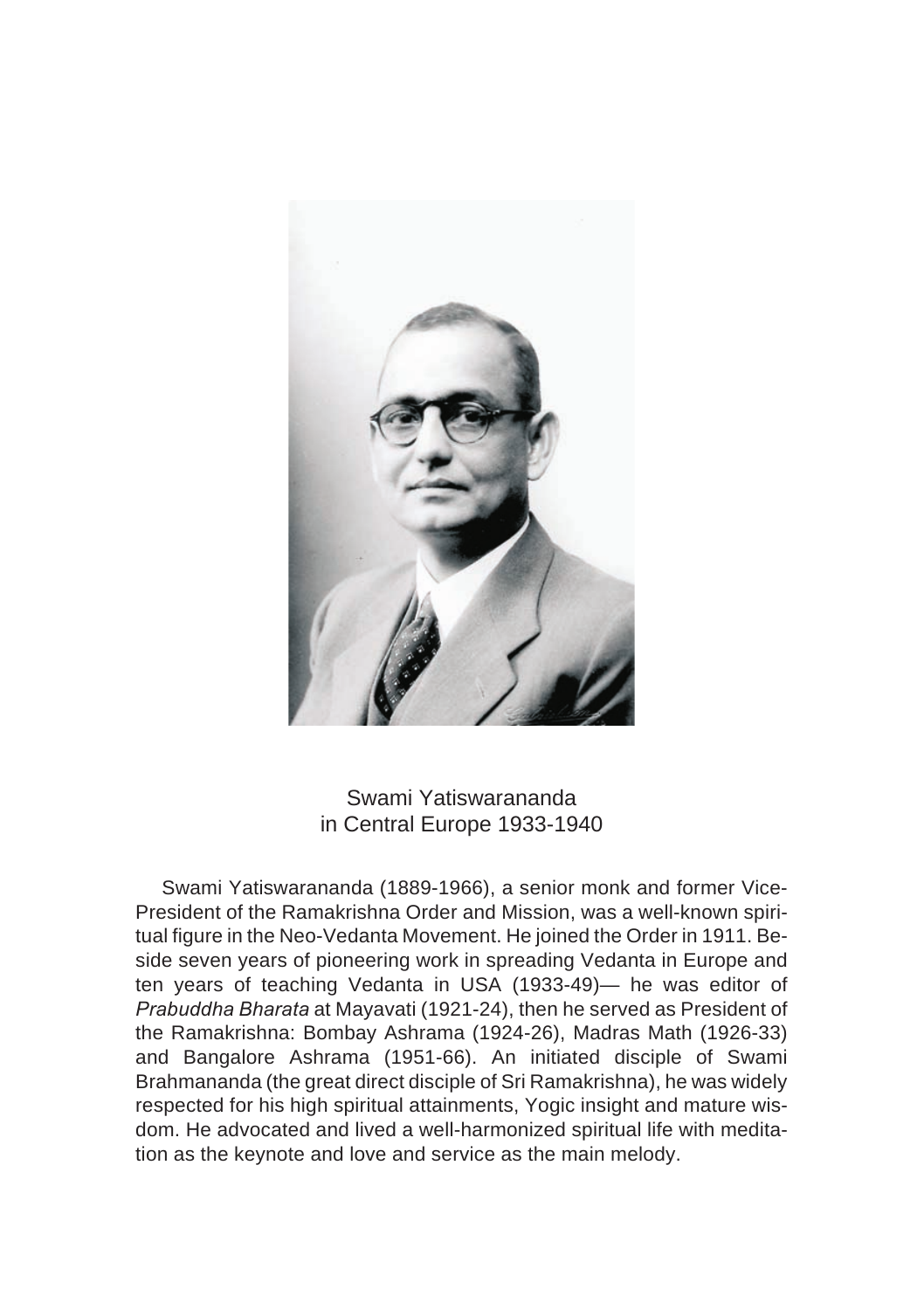# **SPIRITUAL INSTRUCTIONS**

**Compiled from Letters of Swami Yatiswarananda**

**The Lord is coming to me in the form of devotees and may I be able to see Him in you all and serve Him through you all— This is my constant prayer.**

#### **Spiritual Practices**

I am very glad to learn that you are finding joy and peace in your spiritual practices. Please be always regular in your meditations and readings, as also in the fulfillment of the duties of life. You will find greater and greater illumination and happiness in consciously living for the higher ideal and being more and more wide-awake in a spiritual sense.

It is a rare privilege to have yearnings for Divine realization and particularly to get the opportunity to follow the path in a clear and definite way. We should all feel thankful to the Divine for this blessing and pray to and meditate on Him out of the gratitude of our heart, thereby trying to be in tune with Him in the very depth of our being.

Please set apart some time for the study of the holy literature every day. Clear and deep thinking on what you read will help you, and not only intellectually, but also spiritually.

It is not always possible for us to have a ready-made good mental atmosphere. So we should try to create a nice atmosphere about ourselves through right thinking, right feeling and right activity. And then, wherever we go, we carry that atmosphere with us, and remain greatly uninfluenced by the evil influences of the world.

During Japam along with the repetition of the Holy Name, the devotee should also think either of the form of the Ishtam or of the formless form, associated with the sound-symbol. The centre of consciousness is part of an Infinite Consciousness that pervades our entire being, nay, the whole universe, and exists even beyond it without any limitations. First the sound and thought go together and then sound gets merged in the Divine Idea and consciousness. As you go on with the practice you will realize more and more what it means.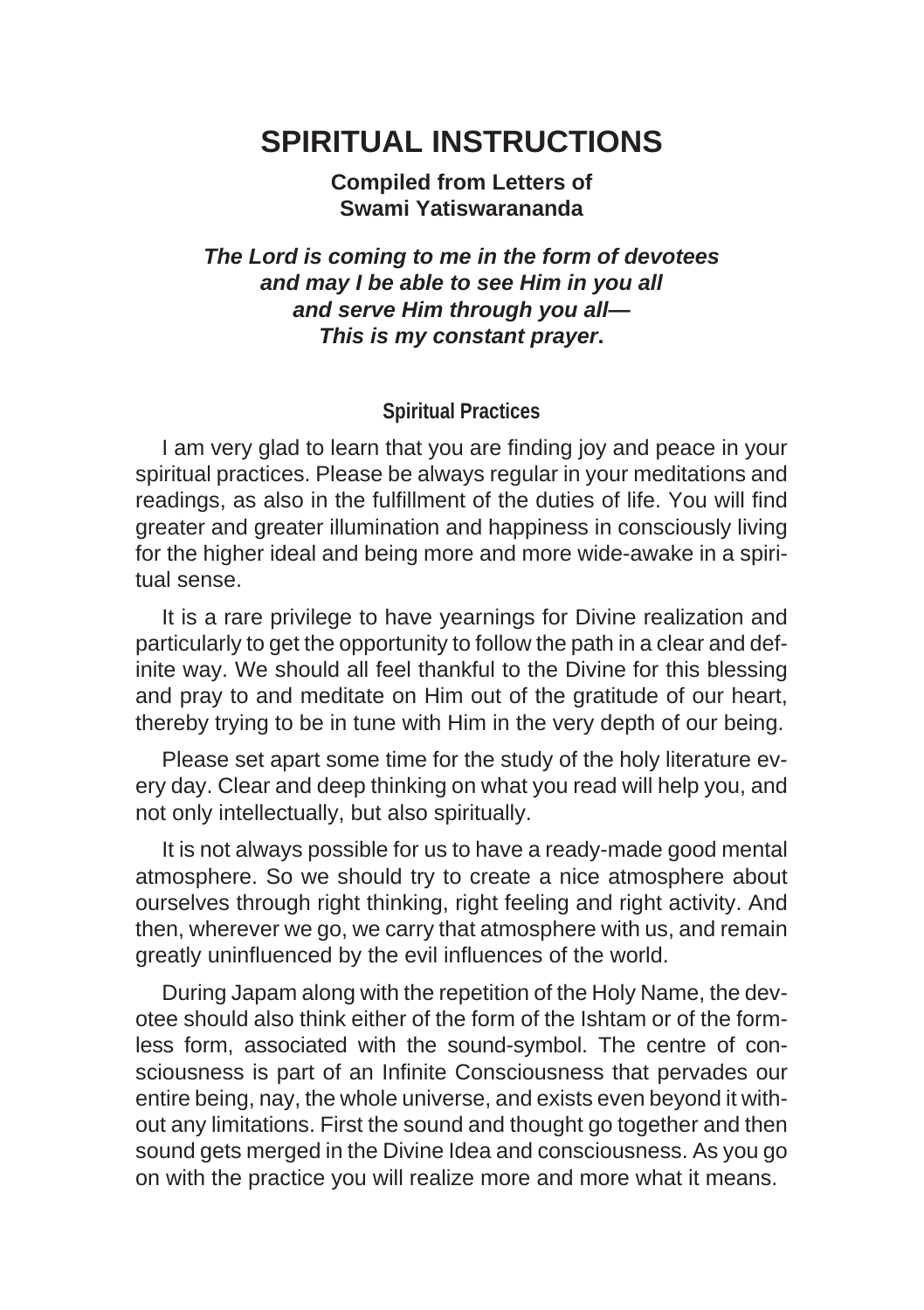There are more approaches than one to the Divine. We too, accept Christ, but as you know, having read the Life of Sri Ramakrishna, we regard Him as one of the manifestations of the Divine. The whole universe, including ourselves are manifestations—ordinary, imperfect manifestations. The Christs, Buddhas, Ramakrishnas—we regard as perfect, special manifestations of the Divine. The Divine—the Absolute—in His aspect of manifestation is the Eternal-Logos, the Eternal Word of the Vedas and the Bible. This idea is common to both the Easterners and the Westerners. And the perfect manifestations are meant for showing the Light and Truth to the imperfect manifestations. The Logos or Word is one impersonal fact. In its grosser manifestations it becomes personal or human. These manifestations may be many, but that which manifests itself is one. We may accept all the greatest manifestations, or some one or more of them. But all of us must be true to the One and Eternal that incarnates itself from time to time for the good of the world.

If a Holy Personality as distinct from the Principle behind the personality appeals to you, you may worship and meditate on Him—but this should be a stepping-stone leading to the realization of the Principle.

In due course the Absolute—the Impersonal Being you are trying to meditate on, will reveal to you that He again is manifest as the personality—that He, the Transcendent is also the Immanent. And He is to be recognized in the perfect manifestations as also in all imperfect manifestations. In this matter there is no question of Eastern or Western—as the Divine transcends all limitations.

It is very difficult to get the company of spiritually-minded people. So we should try to keep the company of the Holy Personality. When the sense of personality becomes strong in us the impersonal is beyond our reach. Can you learn how to talk to your Ishtam? You will find it a great help. We are all general manifestations, while the Divine Personality is a special manifestation. We may love and talk to the Divine Personality, and even to the Personal-Impersonal that manifests itself as the Holy Personality and also as our small personalities.

Please draw up a regular routine noting the time for meditation, studies, writing, work and household duties and also for rest.

When we think of the Holy Personality—first comes the form, then His noble feeling and ideas and finally His spiritual consciousness. In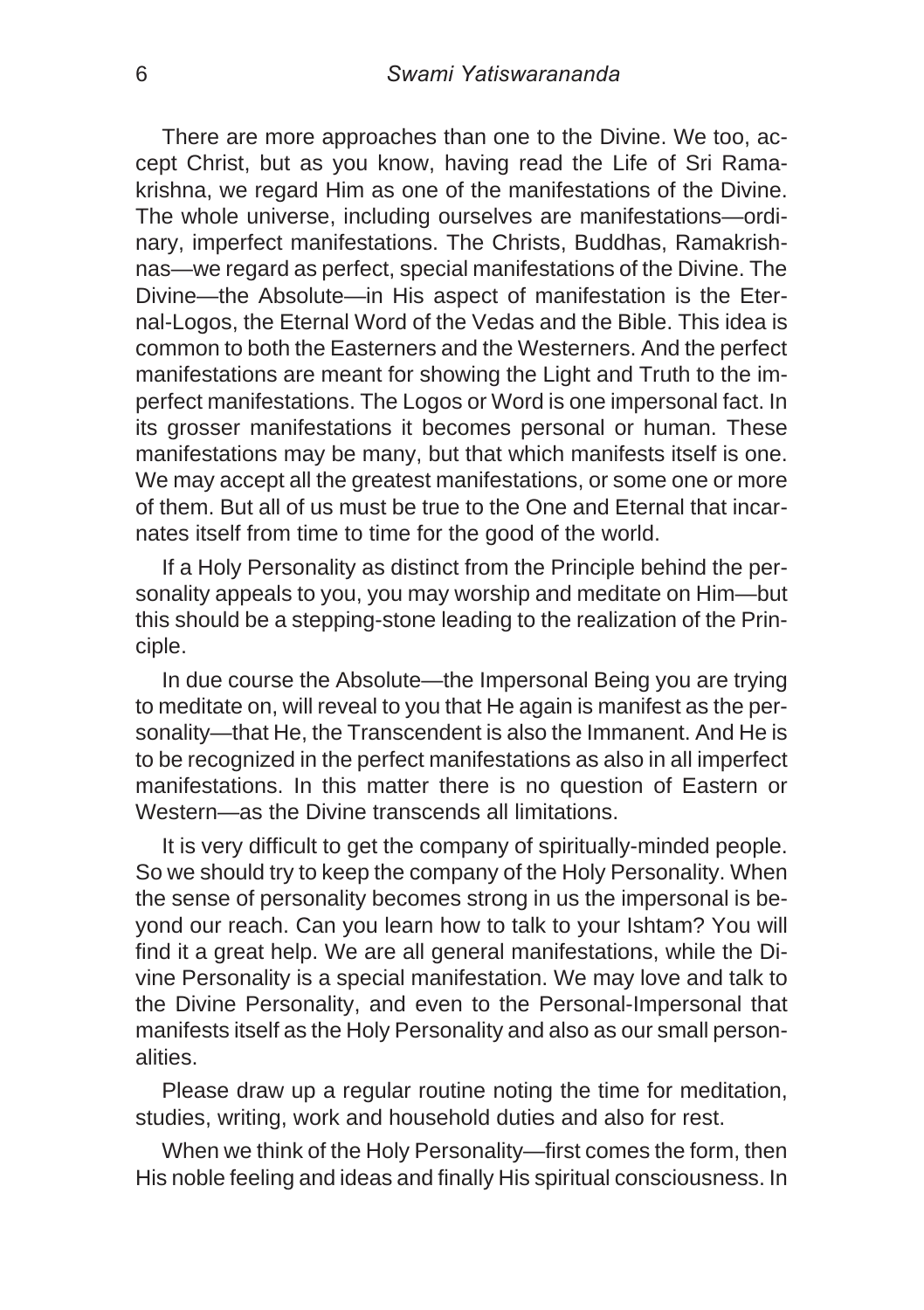Him we first see the link between the individual and universal consciousness, and then we realize the same link in ourselves, though in a less striking way. Again, at the beginning, we stress the individual and recognize the Universal which permeates it. Later on, we put greater stress on the Universal and regard the individual as the manifestation of the Universal. Finally, both the Universal and the individual get merged into the Transcendental which is spoken of as the One without a Second.

After some time, contact with the Divine—the Infinite, Existence, Knowledge and Bliss—the Impersonal who manifests Himself as the Personal—is to be made your central thought. We have to feel the 'touch' of the Divine within our soul, and also to try to see Him—or rather, feel His presence in all beings—without, however, creating any moral confusion. We should value the good since it manifests the Divine more, and should avoid the evil, as it hides the face of **Truth** 

During Japam you should try to think also on the Divine, having at the same time the feeling that the Holy vibrations and thoughts are making your body and mind pure and calm, thereby enabling you to feel the Presence of the Divine in you and outside you more and more definitely.

Meditation on pure Consciousness is the best, next to it is meditation on Divine attributes, and next to it is meditation on the Holy form, of course calling up the Holy attributes also.

By trying to look at the body from inside, and thinking of the spirit animating it, our sense of personality is positively minimized, in case both thought and feeling go together.

This process of looking from within please try to apply also in the case of the forms which appear in the mind and create troubles. The outward form—ours as well as of others—is associated with desires and passions which seem to disappear the moment we come to have the inward view. Face plays a great part in our body-consciousness. We may look at the face from within. It becomes easier for us to see the Divine in each form by approaching it in a spirit of veneration.

First we have to develop the personality and then we must dissolve it, as it were, into the Impersonal. Out of this Impersonal will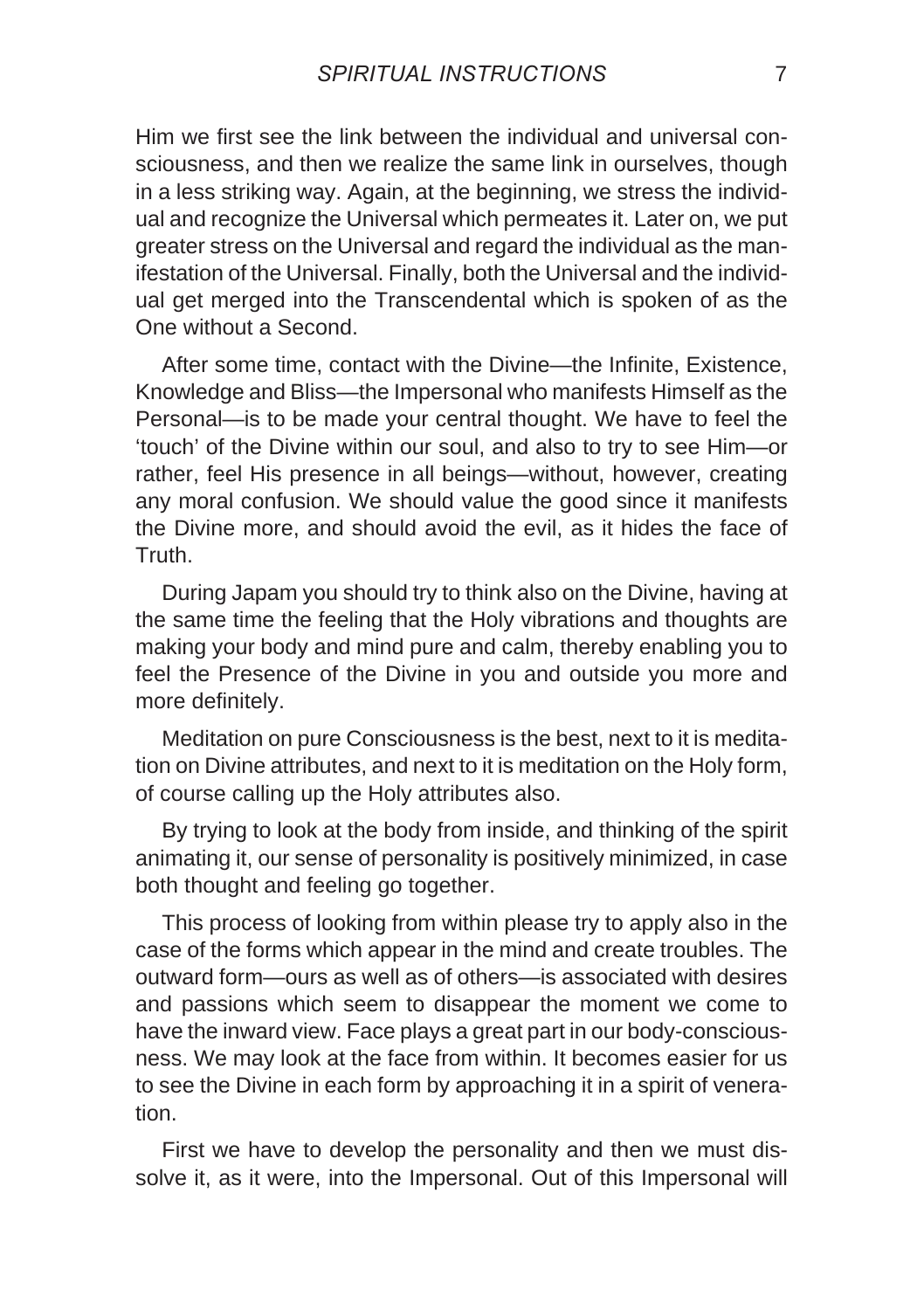then arise a pure personality, always conscious and dependent on its Origin. It is this that becomes a true instrument of the Divine.

#### **Changes of mood**

It is always a source of great joy to come in touch with the Divine in us, our true Self and Being. Having come back to one's real home in the Divine, the devotee is at first unable to contain the joy. But for further growth and higher experiences it is essential to control even the feelings of joy and blessedness to a great extent, to surrender oneself heart and soul to the Divine, and to feel the Divine contact both within and outside. Of course the centre of one's consciousness and being is within oneself, but there comes a time when the barrier between inside and outside seems to be disappearing, and we feel a Divine Presence, in which there is neither inside nor outside, and in which all things, including our personality, have their existence and being.

You have now got to make your new experiences normal and natural. And this can be done by controlling the noblest feelings to a great extent and making the Divine Presence and Joy permeate your whole life and personality.

Please see that you perform the duties of your life with scrupulous care and nothing is neglected even for the sake of enjoying the inner bliss. You should by no means develop abnormal religious psychology. It is our ideal to make even super-consciousness natural to us, to be wide-awake, calm, controlled and active in a higher sense.

There are rises and falls even in the movement of spiritual growth and consciousness. And we must be prepared for both, and should remain unaffected as much as possible by both elation and depression. What I mean is that we should have a life of inner balance and harmony, always remaining on a higher plane of consciousness. When our soul is in tune with the Infinite, we find even a greater joy in controlling our joy.

Please have infinite faith in the Divine—our true Self—the Self of all.

Through the blessings of our Lord, you have known the way, and have also got the glimpse. Without wavering, now please follow the path and realize the Truth fully, proceeding step by step, slowly and steadily. There are many difficulties and pitfalls on the way. Without worrying about small slips and falls, the aspirant should march on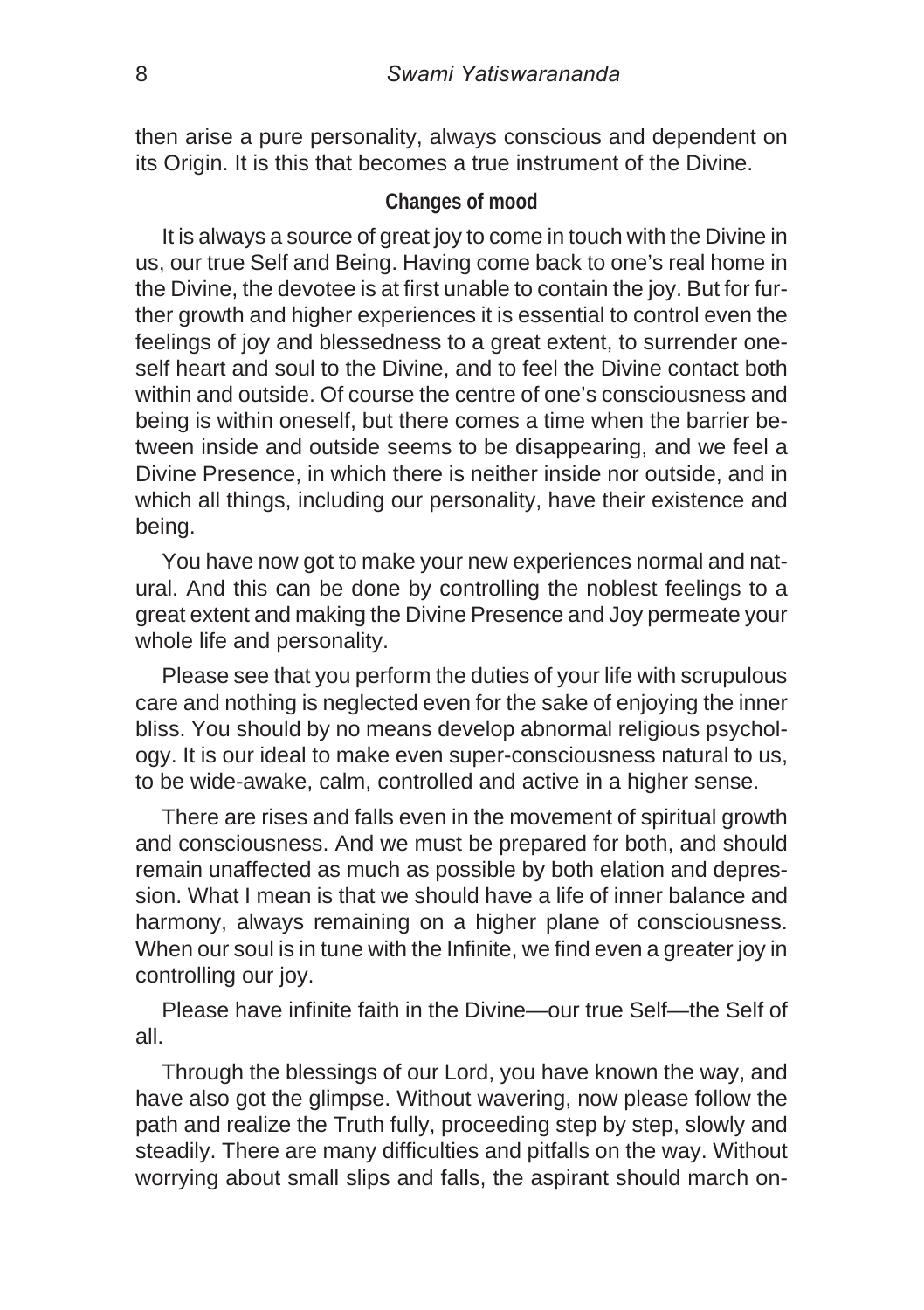wards, making the Divine the centre of one's being. To such devoted souls, failures are the pillars of success. They pass through many a trial and come out of it victoriously in the end.

You may feel depressed at times. This is unavoidable. On such an occasion, please try to establish the inner contact with the Divine, and the lower mood will be replaced by the higher mood.

You should always try your best to maintain the inner contact with the Divine. There may be natural rise and fall in the mood, but if we try to remain in tune with the Infinite, something of the higher mood always remains with us. Even if at times it appears to disappear, please do not feel upset. Calmly and quietly raise yourself to the higher plane of consciousness and re-establish the contact, and then everything will be all right.

Sometimes owing to our past impressions coming up to the conscious plane from the domain of the subconscious or unconscious where they lie hidden, there may be mental and even physiological disturbances. This is very troublesome and annoying. But we should not get unbalanced. We must take things as they come, having the attitude of the witness, try to see the Divine in them—realize the Eternal Medium in which all sensations, all vibrations, all thoughts, have their play. And then the Divine becomes real in the primary sense and forms appear to be shadows and lose their attraction and charm. When this is done, mental and physiological harmony will be regained. If you find that the brain gets clouded, pray to the Divine and meditate on Him, try to feel that the real soul in us is like a Divine spark that is part of the Infinite Ocean of Light, and the higher mood will again return.

Everyone of us has got to pass through ups and downs, rises and falls. Let these changes bring home to us the necessity of rising higher and higher until we reach that state when we go beyond the 'Gunas' and attain to the Transcendental.

Having got the glimpse of the Light, let us think of it even when we pass through dense darkness. The memory of the light does not leave us when we do not see its reflection at all. This is a great help to the aspirant who has got even just a little glimpse.

We all have to pass through ups and downs, rises and falls, and should try to hold on to the Divine under all circumstances. Japam is a great help during the mood of depression. One finds great relief in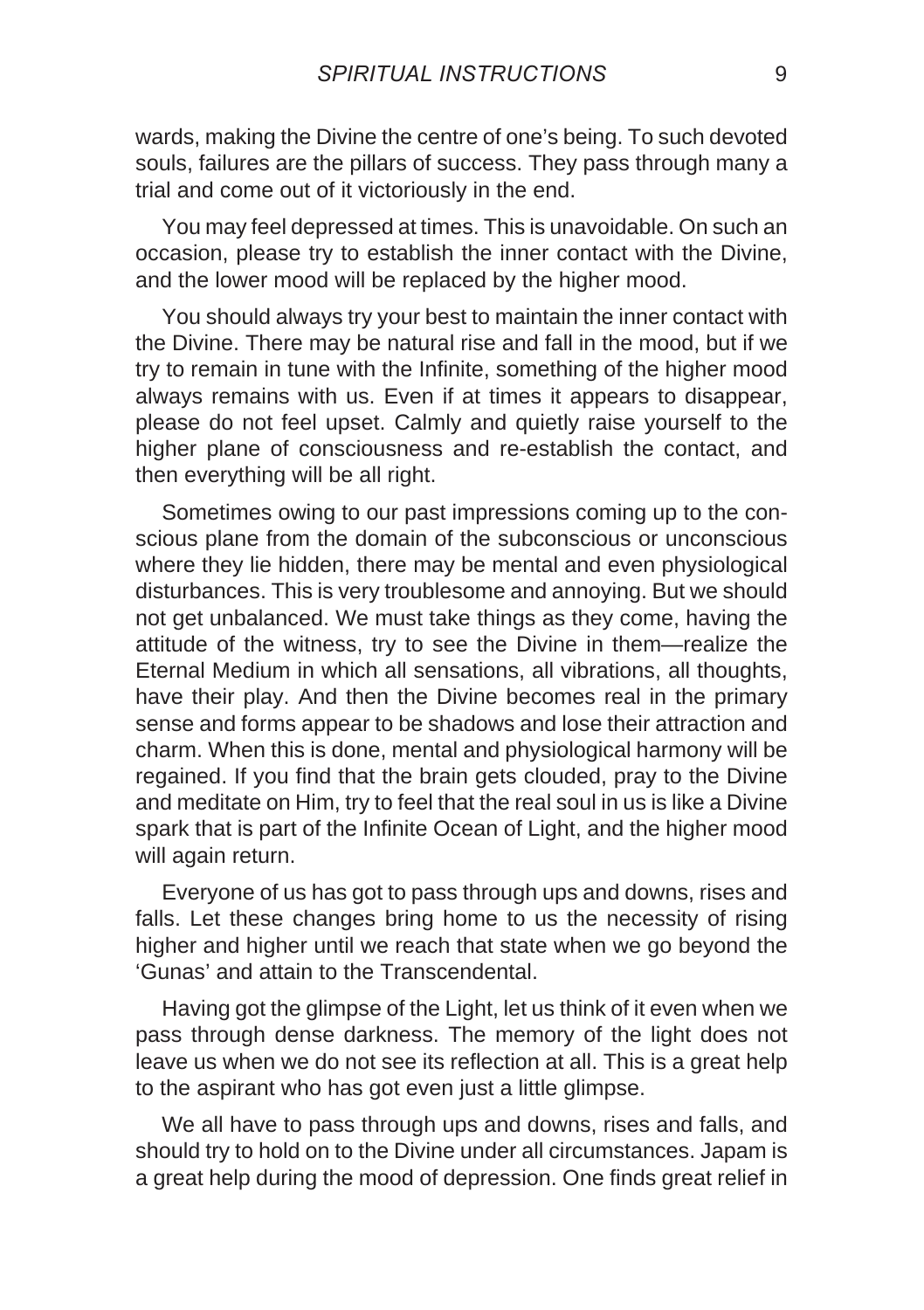repeating the Holy Name audibly to oneself. You may hum it to yourself and also try to think of the Divine when you feel an inner void and restlessness. When the bliss of realization is not available we have to be satisfied with the joy of thinking of Him—the Beloved—the Soul of our soul.

When we are in a 'personal' mood and long for coming in contact with human personalities, the Divine Personality gives us a great support. The bubble finds a great support from the wave, when the Ocean which is more real than both, appears to be more or less an abstraction. Through the touch of the wave it again becomes conscious of its connection with the Ocean.

You should not under any account be sorry or depressed for the change of mood—it is natural. Now through steady practice you have to make the experience your own. We have to bring the Super-conscious into our conscious state, to realize the ONE in the many, to manifest Divine Knowledge, Purity and Unity, on the mental and physical planes. This is a question of time, if we follow the spiritual path steadily.

Please try to be regular in your spiritual practices, as well as in your readings and duties, and gradually a remarkable change will come over you.

#### **Different counsels**

Please take some regular physical exercise every day. If you can go out for regular walks, well and good. Otherwise you may have some indoor exercise, suited to you. Swami Brahmananda told me many a time that physical, intellectual, moral and spiritual development must proceed all together. We have found this instruction very helpful. As long as we have a body, and have to make use of it as an instrument, we must know how to take care of it.

Through practice, one may be able to continue something of the meditation mood and maintain something of an expansive consciousness even during walks, being at the same time wide-awake and alert, so as not to meet with any accident on the way. We should not be like the astronomer who was walking looking at the sky and fell into a well

It is not a pleasure to mix with all kinds of people, but at times it cannot be helped. So we need a new balance of mind, and the maintenance of the higher mood in the midst of the manifold activities of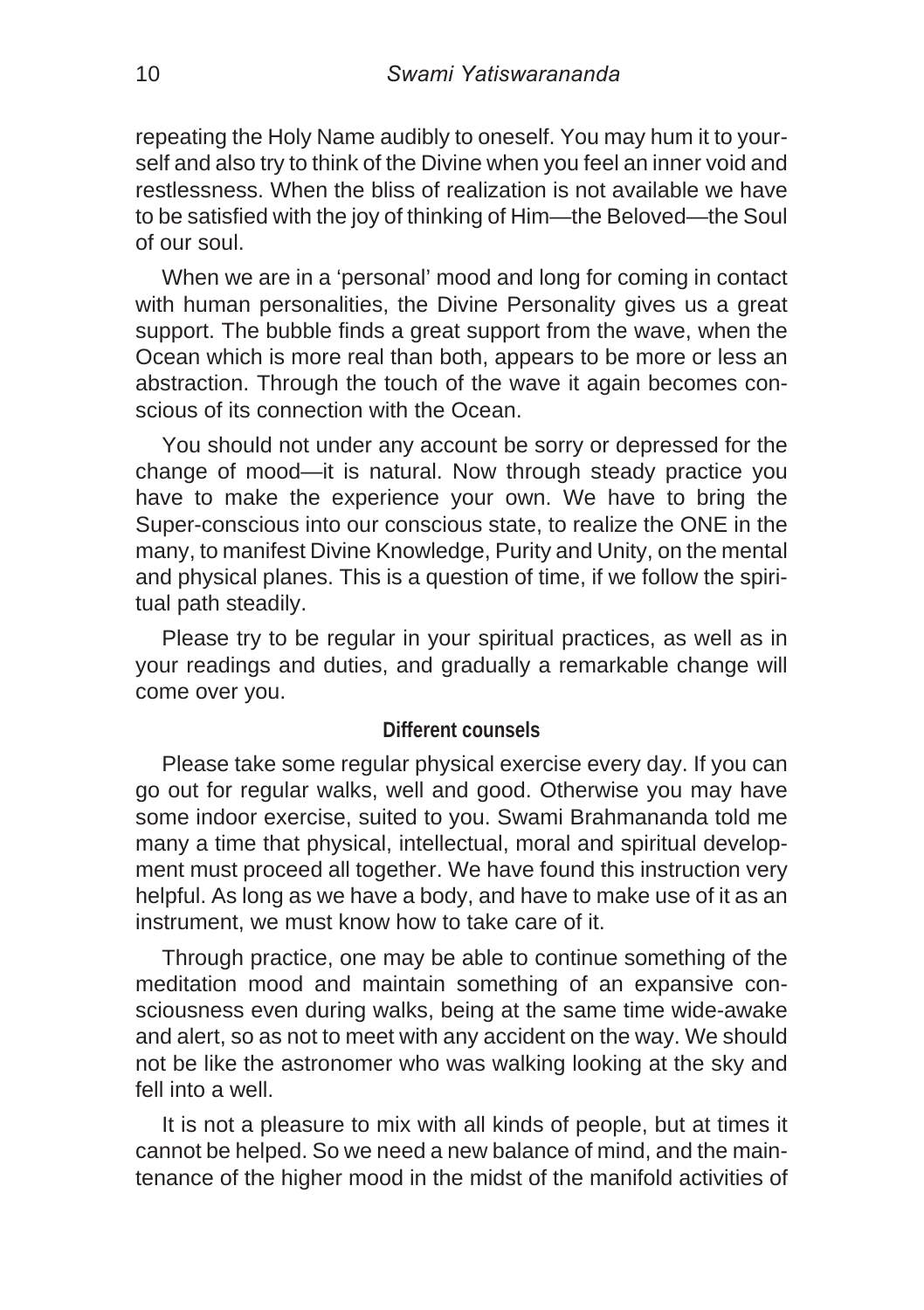life. During spiritual practices we may be able to realize a higher form of consciousness, but unless we succeed in continuing it, at least something of it, at other times also, our case is like the man who got plenty of money in a dream, but could not buy any food with it in the waking state.

Bad atmosphere affects us naturally. We cannot help it always. But we should try to remain unaffected—as much as possible. We should so attempt to strengthen ourselves that we may stand on our own strength. This becomes possible to the extent we try to be on a higher plane of consciousness and remain in touch with the Infinite, of which we are parts and from which we are inseparable.

The dividing line between light and darkness on the phenomenal plane is very thin. In our mind, there is, as it were, a switch. When turned to the right it gives light, when turned to the left, it makes everything dark. So the devotee should take particular care in turning the switch in the right way, even in a bad atmosphere where the mind automatically is in the opposite direction.

We should certainly have a feeling for the Impersonal. But we should *also* have feelings for the individuals *through* the Divine, as everything reflects His glory. Behind our human connections there is the Divine connection, behind all human relationship there is the Divine relationship. So our feeling for all *should not be allowed to die*, it should be transmuted. It is the Divine glory then, that shines through all human feelings and sentiments. This idea is generally expressed in the Upanishads:

*It is not for the sake of the husband, my dear, that he is loved, but for one's own sake (the Self) that he is loved.*

*It is not for the sake of the wife, my dear, that she is loved, but for one's own sake (the Self) that she is loved.*

*It is not for the sake of the sons, my dear, that they are loved, but for one's own sake (the Self) that they are loved.*

*It is not for the sake of all, my dear, that it is loved, but for one's own sake (the Self) that it is loved. — (Brih.Up. 2.4.5)*

During the period of transition and transformation one may pass through a little indifference for the time being. But if one holds the ideal clearly before oneself, and scrupulously follows the duties that are to be fulfilled, one gets back the essentials of the old feelings in a transmuted form, in which attachment is eliminated, but not the love for the Divine and love for others *through* the Divine.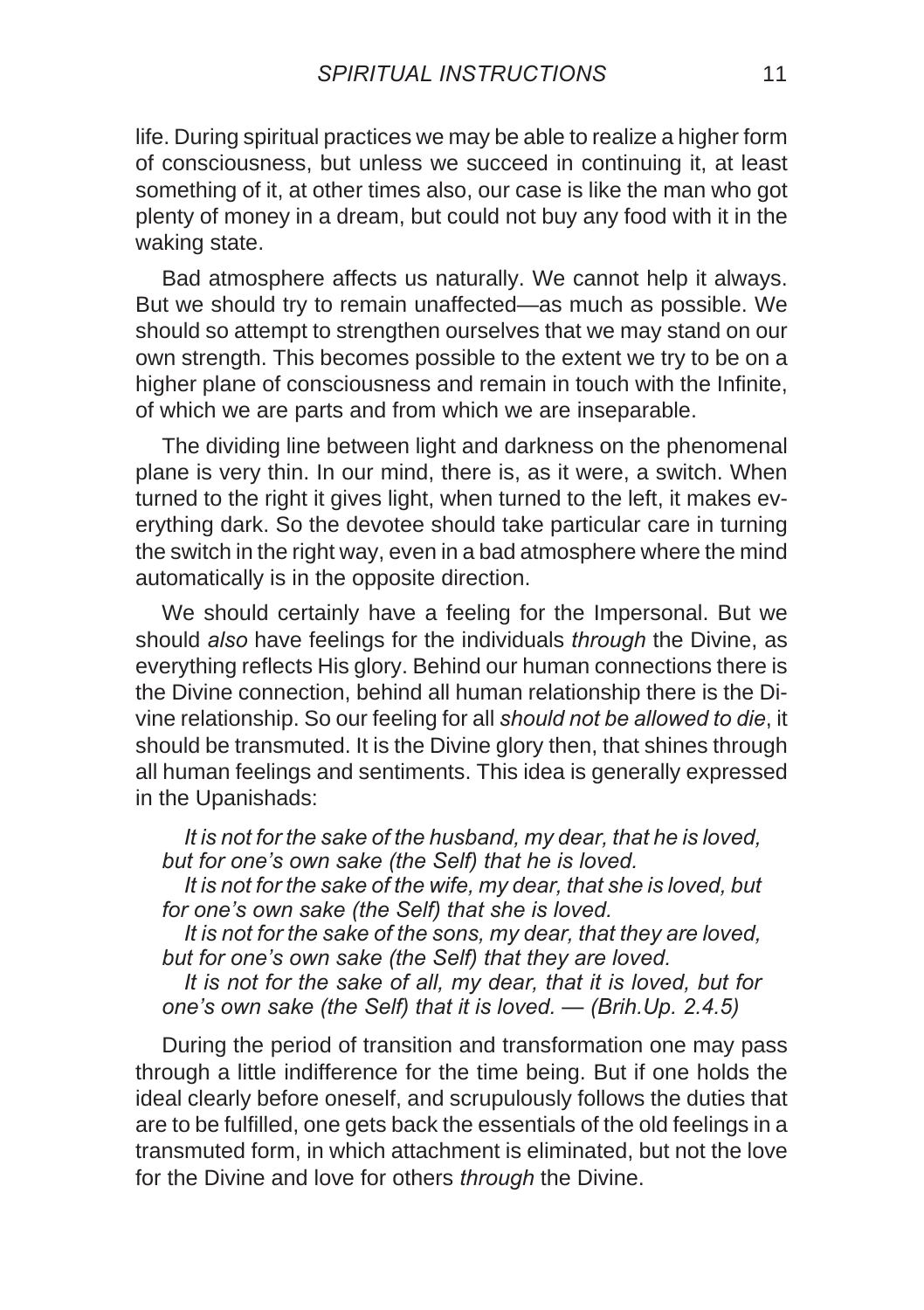One should steer clear between two dangers. One is to love with human feelings and falsely call it the Divine. And the other is to be indifferent to even the right feelings, and be negligent of one's duties. Both are harmful to spiritual growth.

We should always avoid living on mere abstractions. The money we get in a dream is of no use for buying food in the waking state. Thoughts, however grand they may be by themselves, unless they can be related to life, have no spiritual value. We must hold on to something definite.

It is impossible to satisfy all people. If some disagree with us, many will be with us. Anyway, we have to do what we think to be right, considering all points. Sometimes I go so far as to say that if we can please everybody, then there must be something wrong with us.

In order to be of service to others—the Divine in manifold forms—let us try to reflect the glory of the Divine by our life. Then silence becomes more eloquent than eloquence itself, and if speaking be necessary, it too will prove effective and helpful.

I have realized more than ever, that the first thing we should do is not talking but trying to live the life and make a passage in the world of thought for the flow of the spiritual current that manifested through Sri Ramakrishna and his disciples. They fertilized the mental soil of India with their intensive spiritual thoughts which were already there to some extent. The mental soil of America was also prepared, though on a small scale, by Swami Vivekananda and his brother-disciples. What the Great Ones did on a big scale elsewhere, we small ones must do in our own limited way in Europe. This is the immediate task before me and you all—the devotees of the Lord. Side by side with this, we should of course begin a little work also, as we are doing,–at least trying to do.

#### **Self-surrender**

We have to try to be of service to others. Furthermore, we have to practice self-surrender to the Divine in us and outside us. At present our personality is a combination of the lower or false self and the higher and true Self. As we grow spiritually, the lower self is more and more eliminated, and the higher one more and more manifest. That which is real in us can never be lost. Through the loss of the lower self, we gain the higher Self more and more.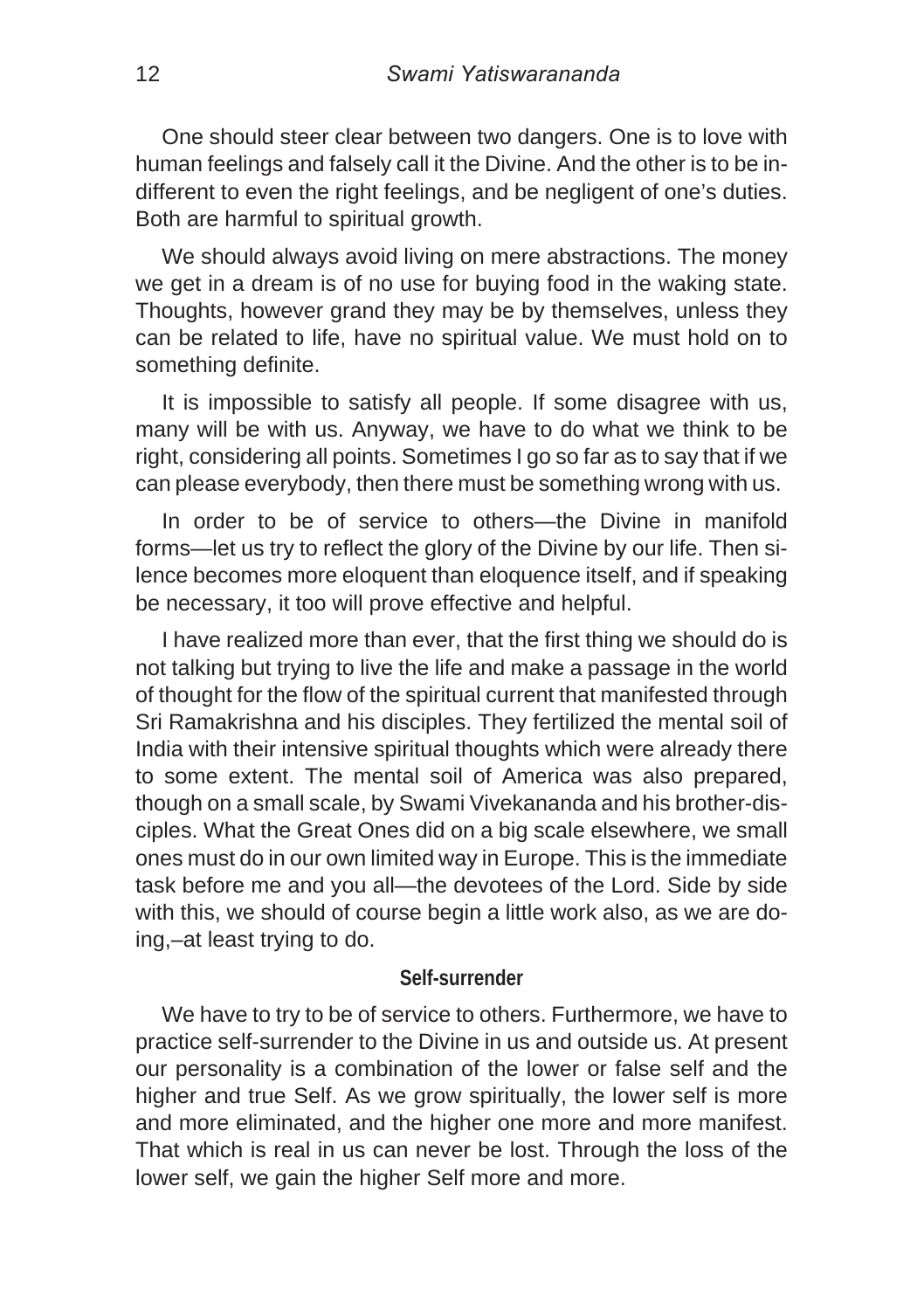Let us wish strongly for spiritual progress and Divine realization in a general way—but leave the details to the Divine. As we do not always see things clearly, we cannot but think in certain ways and even make plans. But all these are to be ultimately left to the Divine. We should gradually learn to be in tune with the Divine and to follow the Divine will. There comes a time when we wish only what is in accord with the Divine will and act accordingly.

We hear the inner voice truly to the extent we are able to be in tune with the Divine in us, to merge our will into the Divine will.

To the extent the Infinite is stressed more and more, and our finite self is realized as a manifestation of the Infinite, the Divine, the Divine will assert itself and we hear the voice. But there is the great danger of taking our own voice to be the Divine voice. So whatever we feel to be the Divine voice should be put to the test carefully, and verified not merely through reason, but also by repeatedly hearing it. The inner voice does not contradict reason, but transcends it. One having a pure passionless mind alone can hear the voice correctly. In these days it has become the fashion to hear the 'inner voice', and most of these cases are of a questionable nature.

Everything is the play of the Divine. He comes to us in different forms. It is He who comes as the teacher in order to give instruction, and He again comes as the pupil in order to receive instruction. Let us try to be in tune with the Divine and witness the Divine play, and even become His playmate. All this becomes possible only if we are able to establish our union with him in the very depths of our being. May the inner Teacher—the Divine in us— the Teacher of all teachers ever inspire us and guide us all.

We are feeling a great inner freedom through the spirit of renunciation. It is the right attitude which should accompany the outside act, that unburdens the soul. And in this, non-attachment to the things of the world is the most important factor. One who is poor should not wish for more than is necessary. One who is rich should supplant the sense of possession by that of trusteeship, and make the best use of what the Divine keeps under one's charge. This is true of material, as of intellectual and spiritual resources. One should however, exercise great discrimination even in making gifts, whatever their nature may be. One should clearly know to whom to give, how much to give, and also when to give. The devotee gets the right direction at the right time.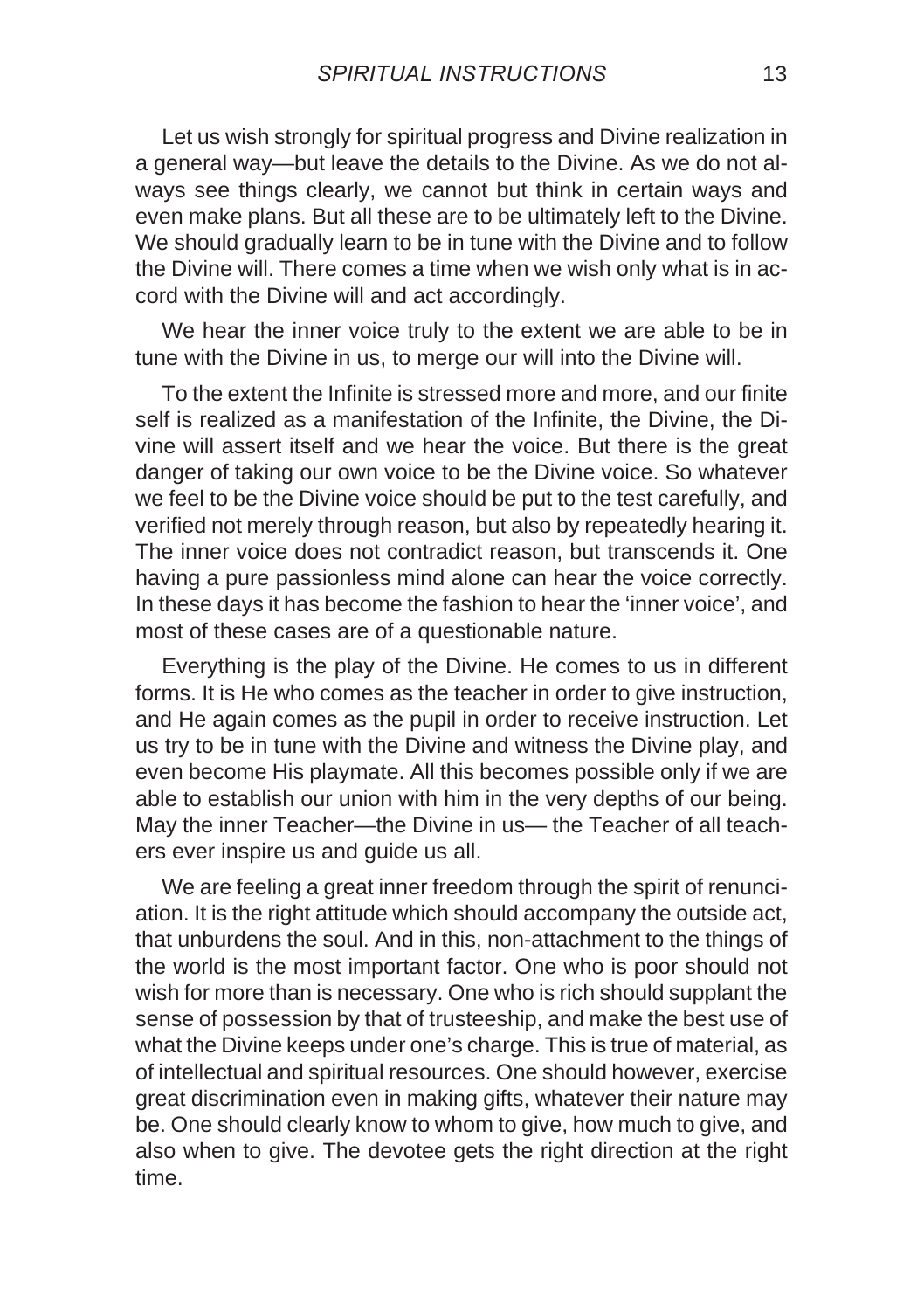#### **The Three States of Spiritual Consciousness**

The progress of the soul is always through ups and downs. through light and shade, through rises and falls in the higher mood. When we pass through the lower mood, we have to continue our spiritual practices and studies through an effort of the will, even if we feel dry at heart. When holy company is not available, we have to keep the company of the Lord, trying to maintain the contact by means of Japam. Meditation on a Holy personality like Buddha, Christ or Ramakrishna, thinking of the form, attributes or spiritual consciousness associated with that personality proves to be a great help when one passes through the dull days. As the mind is not able to maintain the Divine contact on the plane of the impersonal, it is to be kept in touch with the Divine through the personal and even through the Holy Form. When we pass through the dark days, we come to stress our form and personality more than at other times. And so we should hold on to the Holy form and Holy personality, in which we can see the Divinity more manifest than in ourselves.

Whenever the physical world becomes more real than the spiritual world, our body has already become more real than our soul in our consciousness. As a matter of fact, there is first of all a fall in our consciousness, and then we become more conscious than before of the physical body and then of the material world.

With an effort of the will we should try to rise to the higher centre of consciousness. Thinking of the Holy luminous form in that centre and dwelling on the attributes along with Japam is a great help in this hour of need. Even if we do not succeed in awakening the higher consciousness, we stand midway between the higher and lower forms of consciousness, entertaining the strong desire to rise. And this itself is a great gain. We have got to keep on doing this, even though it means a great tension, and then the old higher consciousness comes back to us. We do not even feel the tension very much, if we are regular in our spiritual practices.

The aspirant should always try to be in touch with the Divine in some form or other. When we identify ourselves with the body, we should think of the Holy Form of the Divine Personality and look upon the Divine as Master or Father or Mother or Teacher. When we consider ourselves as individual souls, we have to look upon ourselves as parts of the Divine who is the Whole. If at some blessed moments we are able to think of ourselves as Spiritual Consciousness as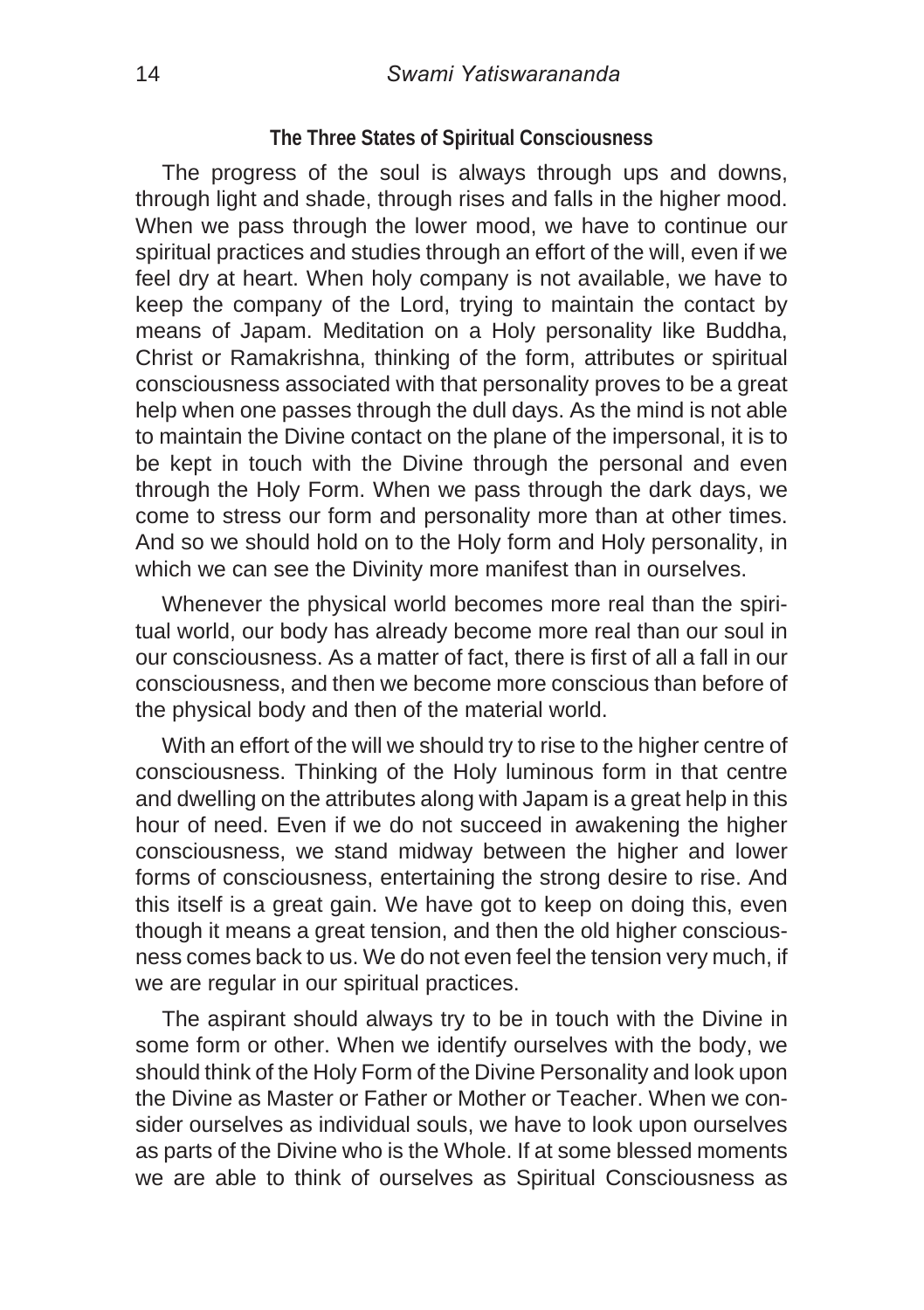such, we rise above all sense of body and personality and get lost in Divine Consciousness like the salt doll of Sri Ramakrishna's parable, which wanted to fathom the depth of the ocean, but got himself completely lost in it.

The Holy Name, particularly the mystic symbol, is a great manifestation of God—the All-Pervading Being. Taking hold of this manifestation through Japam, the aspirant comes in touch with Him.

The entire phenomenon including the plane of thought, the plane of sound and also the plane of gross matter is a manifestation of the Divine. As we advance, we develop the capacity to recognize the Divine Presence in all forms of expression. Taking any of these, as you find so strikingly in Sri Ramakrishna, the aspirant can come to the Divine; in this case he passes from one link to another—from the gross manifestation to the subtle, and so on, until the ultimate Reality is reached.

Sometimes without trying to untie the 'Gordian Knot', please cut it boldly. If the higher mood and consciousness awake, then you will find that the knot which seems to be real from a lower form of consciousness—is only an appearance, and truly speaking there is no knot to be cut even. But again when the lower consciousness returns, the knot is there too—the knot is real and its cutting is real too. In one state of consciousness its seems to be real, in another it ceases to be, yet in a third it is recognized just as an appearance without a substance and we need not take it seriously. After having known the illusory nature of the mirage, one is not tempted by it, even when one sees it. One knows the Maya to be Maya. May the Divine Mother not delude us with Her Maya.

We should try to remain in one of these three spiritual moods:

- 1. Dwelling on the unity, merging the individuality in it—at least trying to.
- 2. Identifying oneself with the Infinite, and then feeling the personality as its manifestation only.
- 3. Thinking of oneself as an individual and then feeling the Presence of the Immanent, All-pervading Principle, the Soul of our Soul, on whom the soul is fully dependent.

As long as the ego persists, let it be connected with the Infinite Divine as in 2 or 3. Let it never be allowed to be more real than the Infinite Self.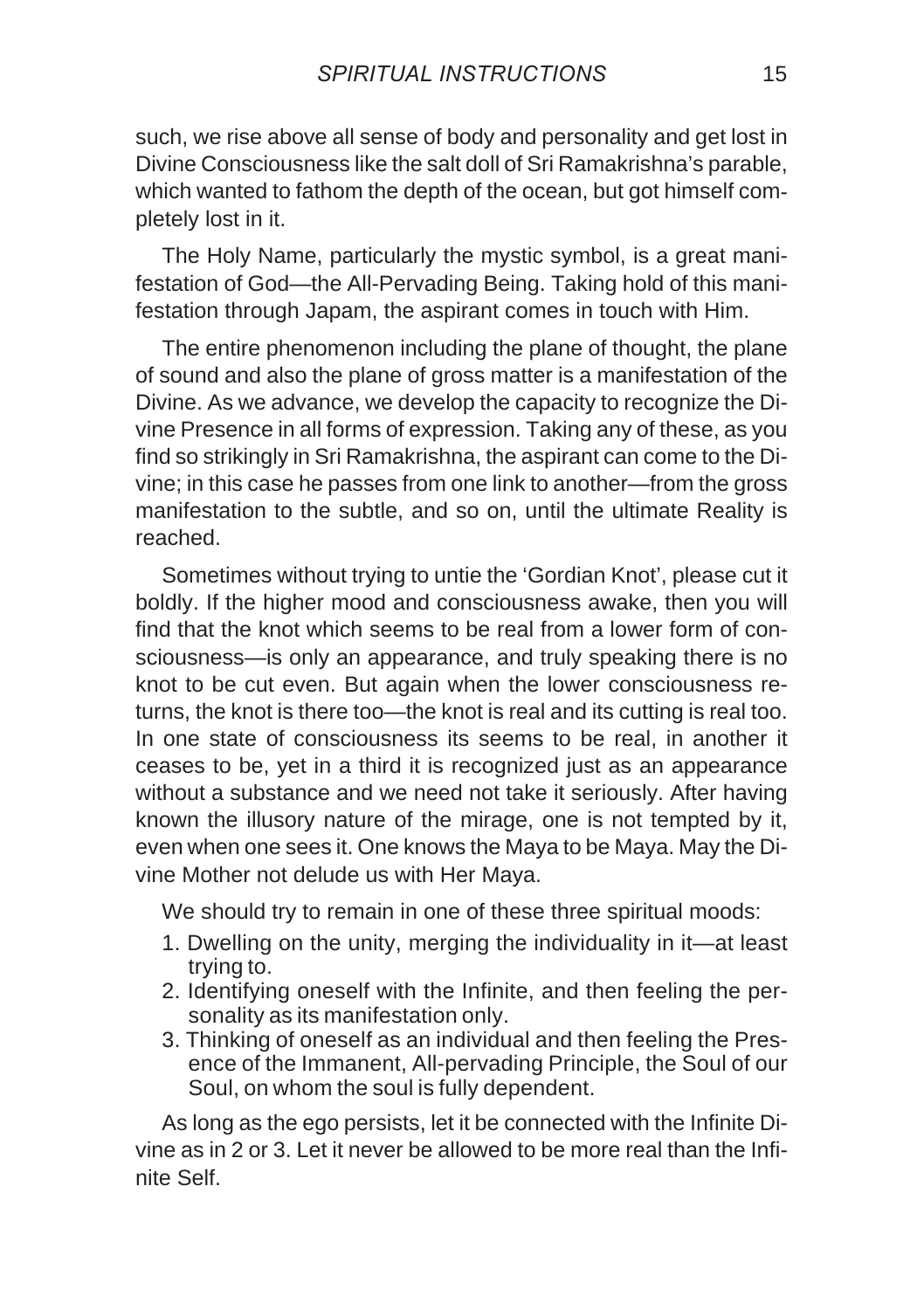*O Lord, while I identify myself with the body, I am Thy servant. When I consider myself as an individual soul, I am Thy part. And when I look upon myself as the Spirit, I am one with Thee.*

In order to strengthen the sense of unity, you may repeat some of the monistic meditations. Usually please try to soar step by step: 1. From the Holy Form with the noblest attributes, pass on to 2. the Formless with attributes. From that move to 3. the Pure Being, without form and without attributes.

And when you come back, do this in the reverse order, and you will find that the soul always gets the support and connection even when the body-consciousness becomes strong.

There are two kinds of reasoning—analytic and synthetic. In the analytic reasoning we follow the process of involution—in which we move from the effect to the cause. In synthetic reasoning we proceed from the cause to the effect.

In analytic reasoning we proceed saying "*Not this, not this".* We follow the process of elimination or negation of the phenomenal until the Absolute is reached. As Sri Ramakrishna puts it: "*The Absolute is not soul (not the finite individual soul). Again it is not the world either. The Absolute is the only Reality. All else is unreal."* This is the Non-Dualistic (Advaitic) standpoint.

In synthetic reasoning the attitude is one of all-inclusiveness, of affirmation. Brahman manifests itself as soul and the world, which, as it were, form Its body,—and hence all three are to be taken into consideration. "*We see that the kernel belongs to the same substance as that to which the shell and the seeds belong.*" 1 This is the central idea of what is called 'Qualified Non-Dualism' (Visishtadvaita).

Sri Ramakrishna's experience is this: Truth as such is beyond all reasoning, beyond both dualism and non-dualism. Having attained to the terrace, he knows that the terrace is different from the staircase and other approaches, all leading ultimately to the terrace.

# **Our True Self**

The secret of successful ethical and spiritual culture is to look upon yourself as a spiritual being, pure by nature and self-luminous

<sup>1.</sup> Cf.*Gospel of SRK* 733n.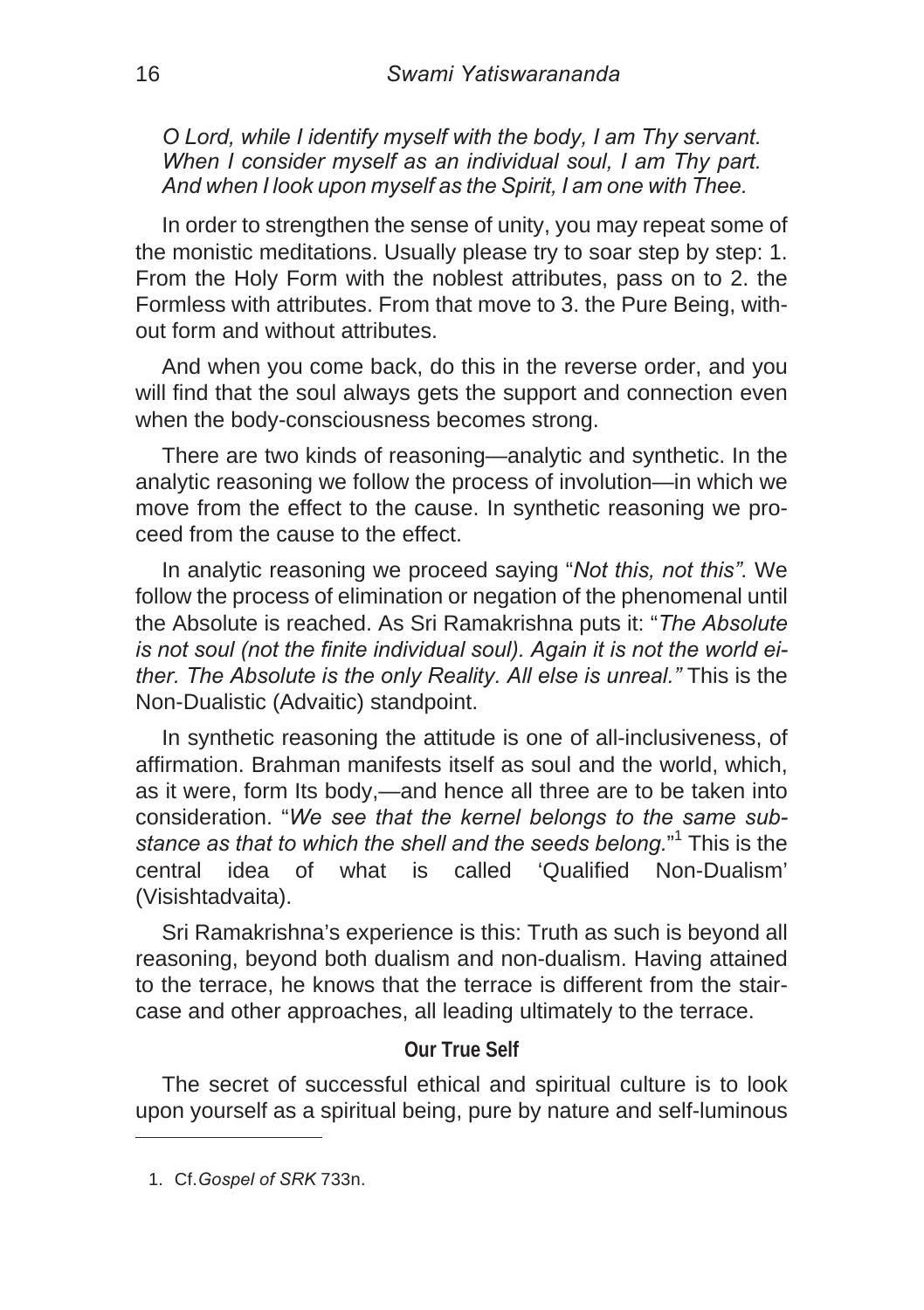in its essence. Through meditations we have to drive this idea into the very depth of our consciousness, and then the pure and self-luminous nature of the Self is manifest even in body and mind, as we find in a Ramakrishna to a wonderful extent.

Let those who want to weep over their sins do it by all means. Let us, on the other hand, think of the Divine, the Ever-Pure, the Atman, the Brahman—the eternal Self and assert its glory within us. Let us always try to remember—even when the mind is clouded, and inclined towards evil—these wonderful words of Swami Vivekananda:

*The soul is infinite, omnipotent and omniscient. Stand up, assert yourself, proclaim the God within you—teach yourself, teach everyone his real nature. Call upon the sleeping soul to see how it awakes. Power will come, glory will come, goodness will come, purity will come, and everything that is excellent will come, when the sleeping soul is roused to self-conscious activity.*

Brahman who is Immanent is also Transcendent. Think of Him as the Living Presence in you and everyone. He is the Infinite Existence and Consciousness of which all individualized existence and consciousness are but manifestations.

We are inseparate from this Infinite—He is the origin of all our finite consciousness—He is the Soul of our soul. If the higher consciousness becomes a little awakened in us, we can love Him even more intensely and intimately than we can love any person and even ourselves. Retaining our individuality—regaining our pure individualized consciousness—let us come in touch with him in the depth of our being, awaken that inner intuition—that pure Self-conscious Love—which makes the worshippers lose themselves in the Worshipped.

Until one attains to the absolute purity of a Ramakrishna, the phenomenon of evil does not cease to exist. On the higher plane of relative morality, one may forget all about the evil, but it may make its appearance as it gets the opportunity owing to mental dullness and lack of watchfulness which comes to one when thrown on the lower plane.

Moral and spiritual evolution always progresses through ups and downs, rises and falls. And so, at one time we are in wonderfully spiritual moods (Sattva) and then at another time we experience awful restlessness or dullness (Rajas or Tamas).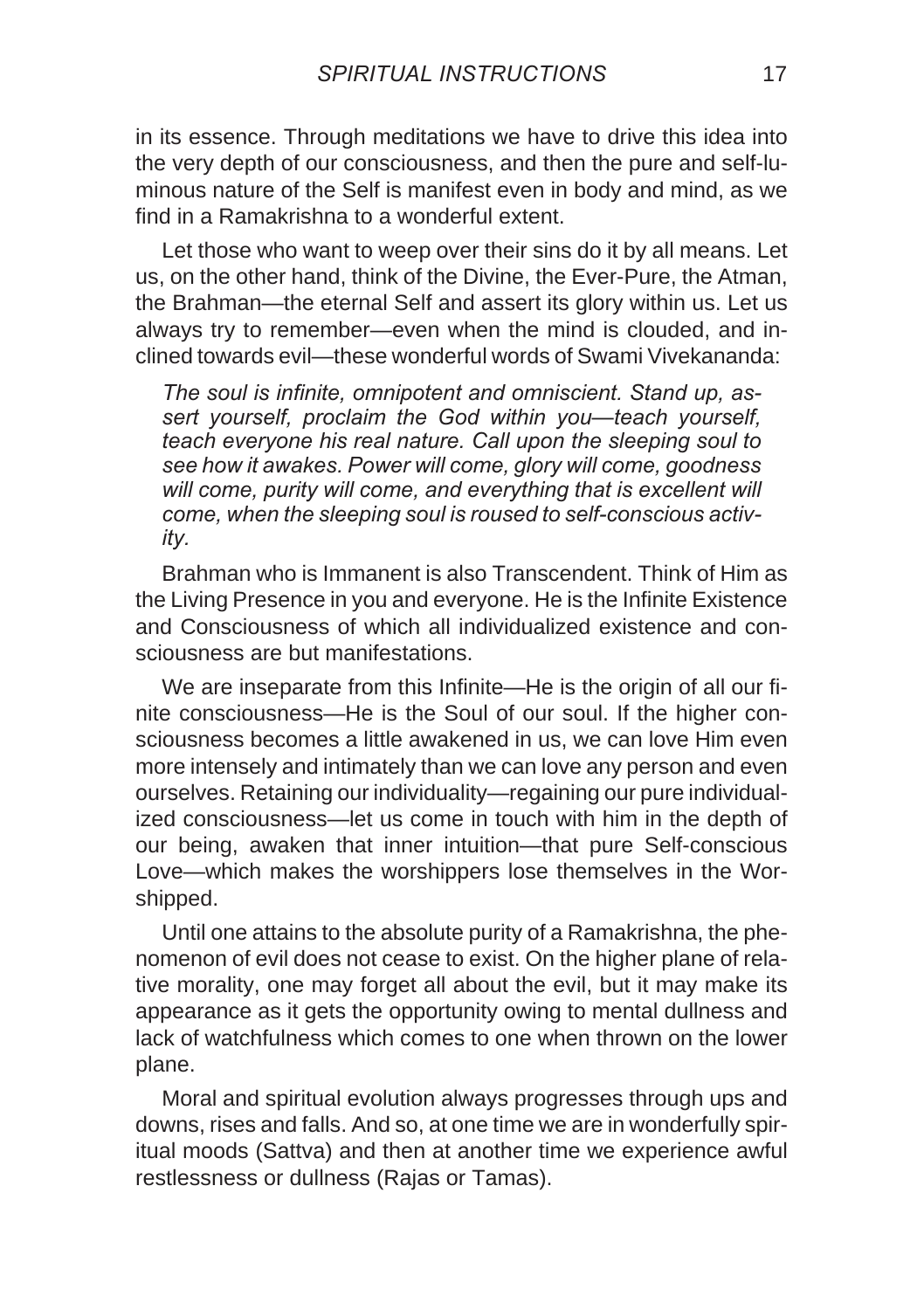Dullness is to be overcome by healthy activity and the active mood by one of balance, poise and illumination. And this is the way to go beyond the 'Gunas', of which I have spoken in the Introduction to the *'DIVINE LIFE'*. <sup>2</sup> Change of mood is quite natural. But it is our ultimate task to conquer this nature and go beyond it. Conquering this second nature, we must realize our primary, unchangeable absolute nature—our true Self—the Infinite, Existence—Knowledge—Bliss Absolute.

Our true Self is the Divine,—call Him Lord, Brahman, Atman, whatever you please. When we forget this true Self and identify ourselves with the body and the mind, or in other words, with the false self—the personality as distinct from the Principle—we become the plaything of Nature called Prakriti or Maya. In such a state of consciousness we make the objective phenomenon to be as real as we do the subjective phenomenon of our personality, and are constantly swayed by opposite currents of thoughts and feeling. The egocentric individual is really like a playball in the hands of a capricious, arbitrary force. But he can rise above this insecure state by being in tune with the Infinite, the Divine—his true Self. Striving his utmost, an individual's struggle and effort without the conscious dependence on the Divine may or may not succeed, but all attempts at higher life made by the aspirant by establishing contact with the Divine—his true Self— and depending on Divine Will and Grace are crowned with success sooner or later. It is always unsafe to depend on the little ego, but always safe to depend on the Divine Will and Power. A devotee should always go in for 'cosmocentric' struggle instead of the ego-centric one. The true higher Self is the friend of oneself, while the false lower self—the ego—is the enemy of oneself.

# **Spiritual struggles**

Our human personality consists both of good and evil. The evil is to be eliminated step by step and the good fostered. In the course of the evolution of the soul, both the dormant good and evil come up. The aspirant should face the reality and should try to control lower manifestations and stimulate the higher expressions of life. Let us ourselves profit even from our mistakes, and instead of brooding over them too much, let us strengthen ourselves and avoid their re-

<sup>2.</sup> Page.24ff.The collection of passages from the Upanishads, Gita, etc., for daily study and reflection, first published from Sri Ramakrishna Math, Madras in 1935.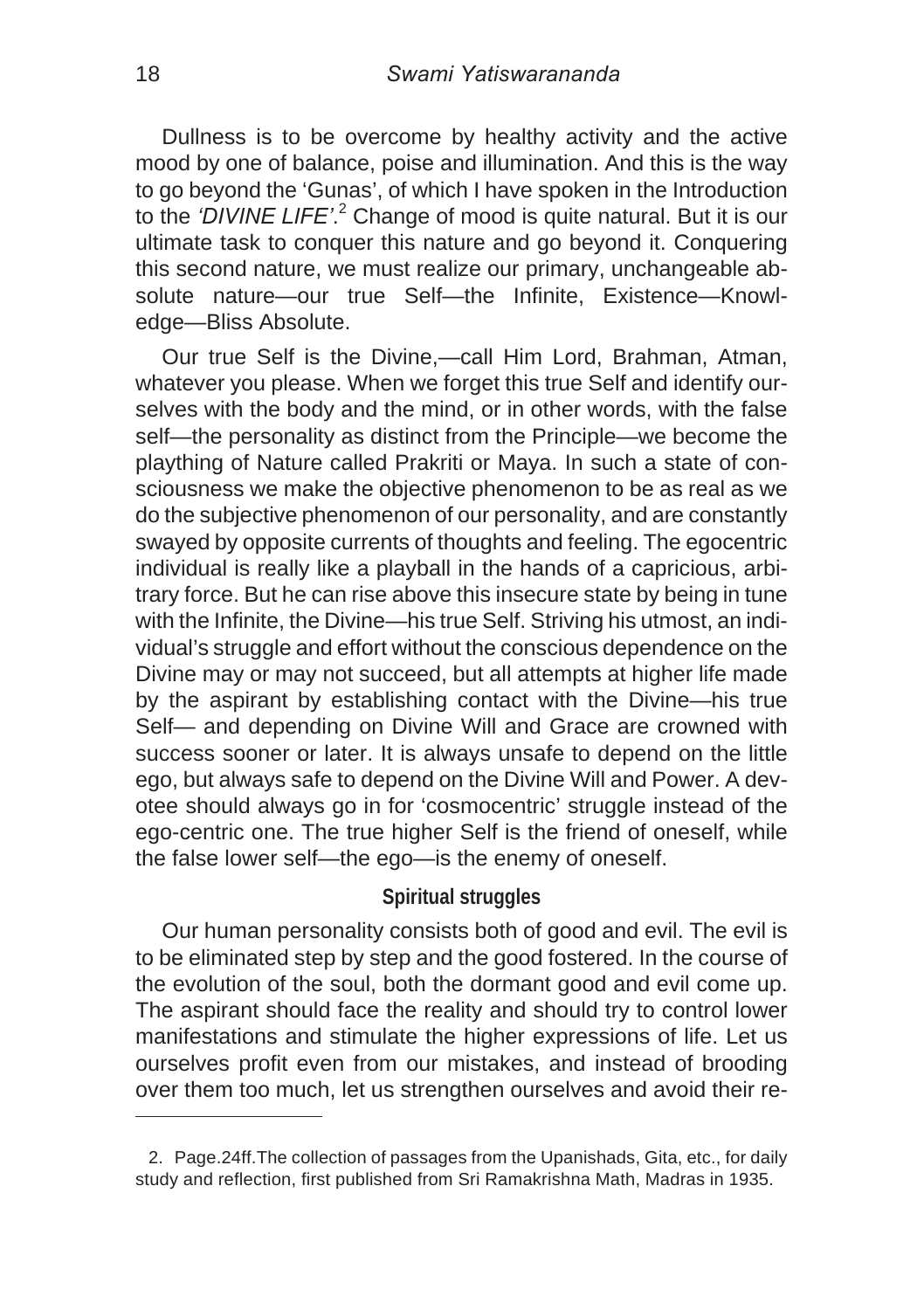currence by all means in our power. Let the slip make us humble and more and more dependent on the Divine, who is the real source of our strength and support. When we turn to Him, we become conscious of our Divine nature and feel purity and sublimity. When we draw ourselves away from Him, we become more ego-centric and fall away from the higher path. Instead of taking our stand on the ego, let us surrender to the Divine and make Him the centre of our consciousness. And then ethical and spiritual life becomes easy. We should have more of prayer, Japam and meditation, when the lower tendencies come up. And we should be more calm than at other times.

Everyone in the East or in the West has to pass through struggles. In the East the spiritual and ethical culture has been maintained in an unbroken way. This helps some aspirants, no doubt, but there are many who do not profit by it at all.

During the course of the soul's progress, instinctive goodness passes through conscious goodness with struggles and then to natural goodness without any conflict. So conscious struggle is a state in our evolution and does not necessarily mean a set-back. This however does not justify all forms of backsliding.

Partial success in our moral or spiritual life should give us an incentive towards greater and greater success, but it should never make us think that perfection has been attained. It means that although we have made some progress in purifying ourselves by controlling our lower natures and tendencies, much of the impurities and evil tendencies are still here and are to be controlled and finally eliminated.

All along the period of our ethical struggle and spiritual practice, we must have an abiding faith in our potentialities, in our capacity to move nearer and nearer to our goal. But we should never take the potential to be actual, unless it has been fully realized in life, unless it has brought about a complete transformation in our thoughts and activities.

We should always bear in mind, that with the money we get in a dream it is not possible for us to buy food and appease our hunger in the actual, empirical world.

The strength of a chain is to be judged by the strength of its weakest link, and so our capacity to stand evil company or association is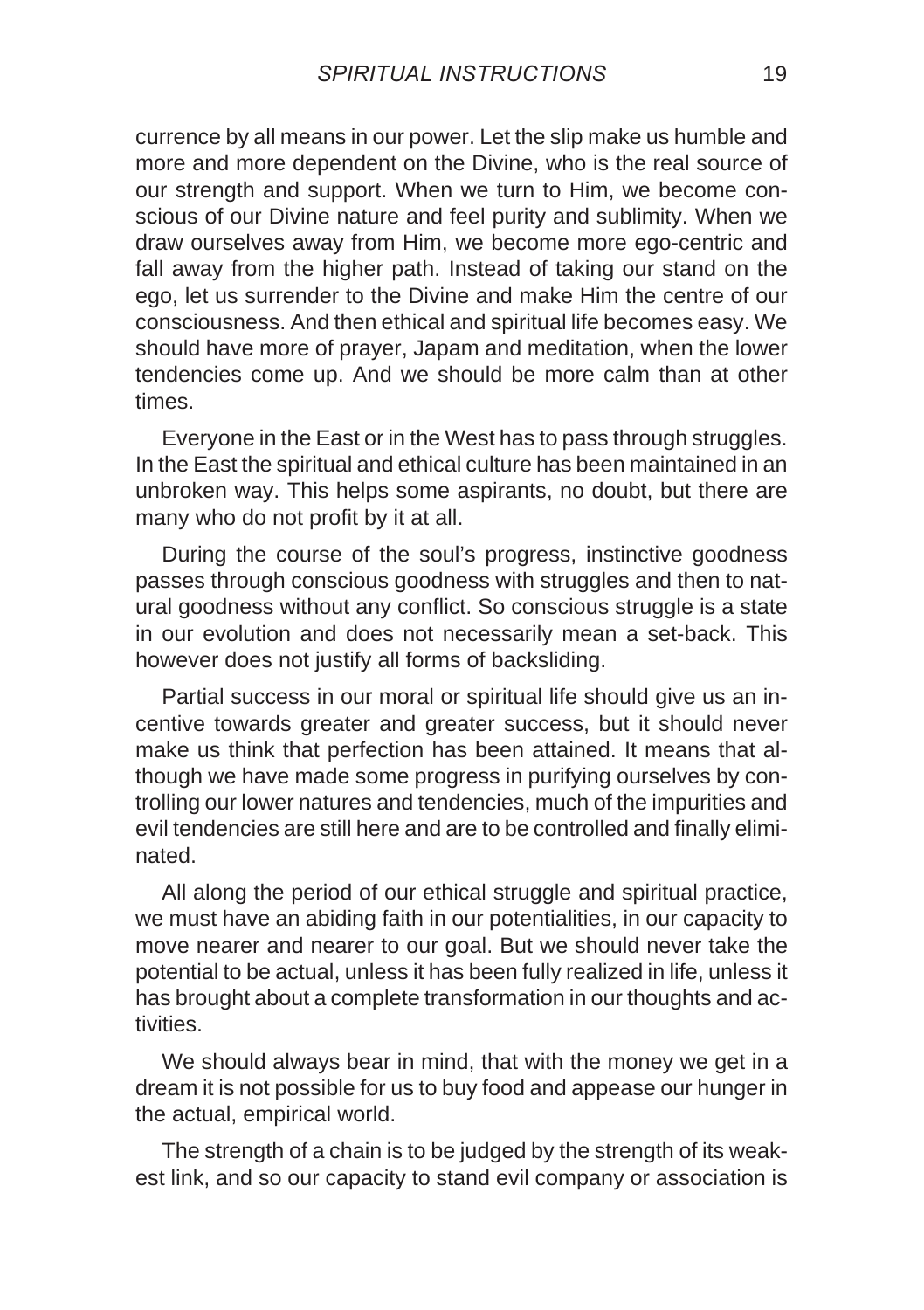to be judged by the response we make towards it during our weakest moments. We should therefore be on our guard, trying to protect ourselves, as much as possible, from the evil influences, and should also put forth every effort to strengthen the weakest links in our character through right thinking and conduct, through self-analysis, prayer and meditation.

We must also try to intensity our faith in the Divine, who, as Sri Ramakrishna very aptly says, comes towards us ten steps, if we try to move towards Him one step. The mother allows the child busy with its play to go on with the play, but she has to rush to a child who is tired of play, who has begun to cry for the mother, and has also begun to crawl towards her. Such is the case with reference to His devotees who want to approach Him in their weak, human ways.

We sow wind and have to reap it as whirlwind. All the suppressed whirlwinds will come up. All the bad pictures lying hidden in the mind will get developed sooner or later. We have got to 'face the brute', see things as they are, and then see the Divine in all things. In Him, is all this play of Maya going on, hiding Him altogether from view. We have got to see through this Maya. Our spiritual practices, which also include the performance of duties, develop a sort of mental X-ray by virtue of which we are able to see the phenomenal nature of things and also the Reality appearing as the phenomenon.

It is a hard long struggle, which appears to be never-ending. The more we advance, the subtler and stronger becomes this struggle. And in the course of the merciless self-analysis we have to pass through, most awful things are revealed—things to which we ordinarily give big, high-sounding names.

All our so-called selfless relationships and human feelings and sentiments are more or less based on self. Even our love for God, devotion for God-men and affection for fellow-devotees are to a great extent based on selfish considerations. But at the root of all these, there is always a Divine element which is mixed up with much of non-Divine things. The gold is to be separated from the dross. This is the task of spiritual life.

By noticing the different elements in our sentiments and also the reactions of those sentiments on the mind and the centres of consciousness, we can very often find out their true quality and value. Feelings associated with the higher centres become noble and elevating, while, if they become connected with the lower centres,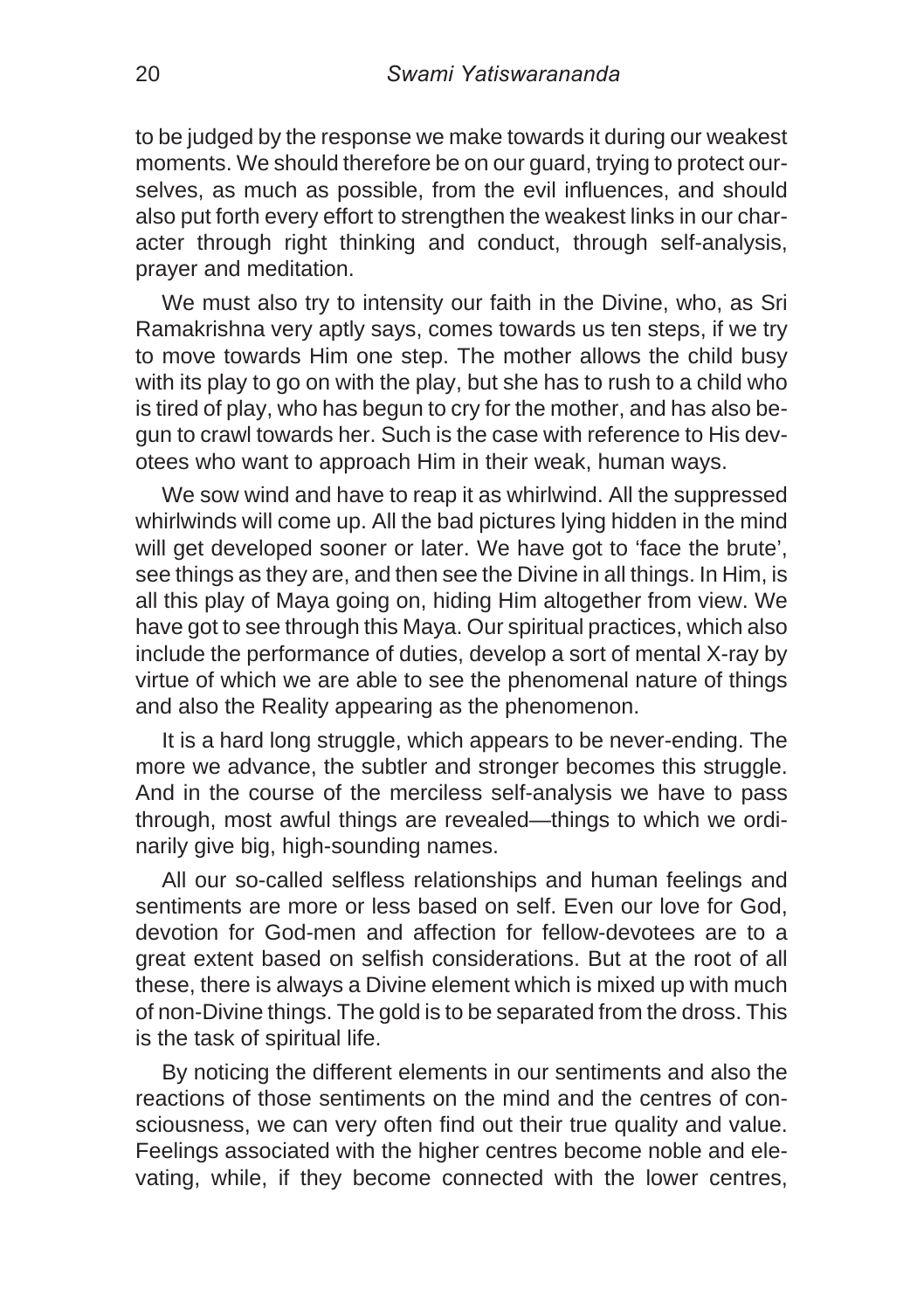which naturally implies lower thought-planes, they may be debased into passion of the worst kind. Hence we must always be on our guard during our association with people. And men and women, as you know, are not always what they seem. The more we study ourselves and others with greater scrutiny, we realize this fact, sometimes to our sorrow.

Really speaking, we have no security on the plane of mere sentiments, however essential they may be for the evolution of our soul. Our feelings must be based on Divine Consciousness and also connected with It. Then alone do we get real stability and become free from fear. Of course, we can attain to this ideal only by proceeding step by step, by passing through many a failure and defeat.

The Lord's Grace is on us, though we do not deserve it. May He protect and guide us all in the midst of all our strivings and struggles and take us nearer and nearer to Him.

Simply by giving up this world physically, we cannot become pure in thought, word and deed all of a sudden. First we avoid the deed and then the word, though the second is more difficult than the first. The greatest difficulty lies in attaining purity in thought. This is the case as long as we remain on the plane of relative morality—in which both good and evil are realities—when we try to avoid the evil and bring in the good. Owing to the old tendencies and impressions in us, the evil wants to come in and sometimes succeeds in coming in. With an effort of the will we have got to replace it by the good thoughts. This tug-of-war is inevitable in every case. Only as we advance, the struggle becomes subtler and subtler, because, after rising above the plane of gross or crude forms of good and evil, we have to deal with their subtler forms.

During all these struggles both on the gross and subtle planes, we should try to dwell on the Holy Thought as much as possible and thus drive away the unholy one. But sometimes the imaginations grows morbid and the unholy pictures become very vivid, in spite of ourselves. In such a case while repeating the Holy Word, and trying to think of the Holy Thought, we should take the position of a 'witness', a spectator towards the evil thoughts, and detach ourselves from their entanglement.

During moments of forgetfulness we identify ourselves with the evil thoughts and feel affected both mentally and physically, though not actually doing the bad. But as we become more and more watch